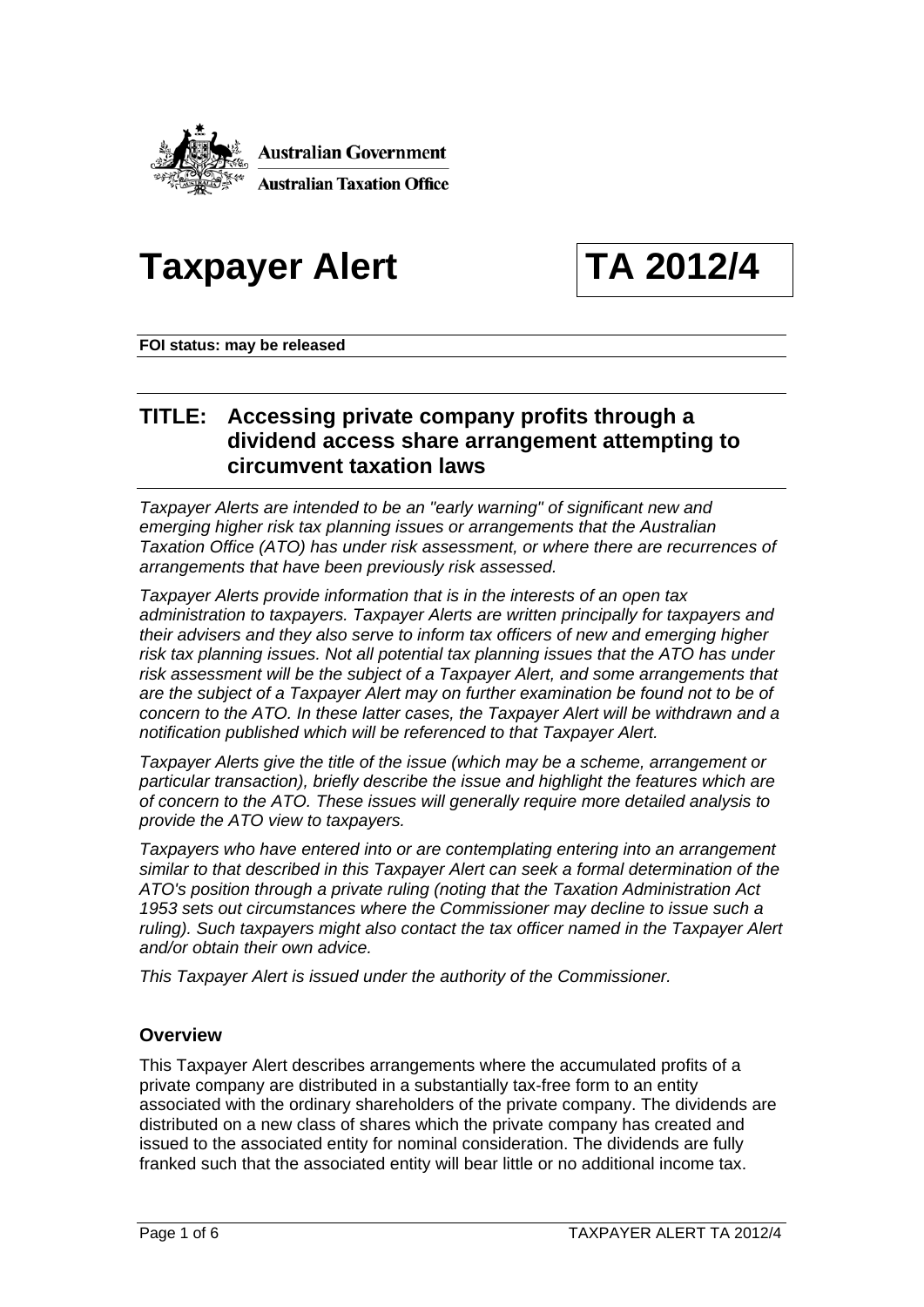The ATO is concerned that such arrangements are carefully planned so that the ordinary shareholders and/or their associates will derive the economic benefit of the accumulated profits in a substantially (if not entirely) tax-free form.

#### **Context for the arrangement**

Generally speaking, the existence of undistributed profits in a private company creates a potential tax liability for its shareholders. That tax liability would ordinarily crystallise when the profits are eventually accessed by the shareholders, albeit with the benefit of franking credits if those profits are distributed as a franked dividend.

Some arrangements that shift value between the shares or their shareholders and their associates may have income tax consequences under the general value shifting rules or the deemed dividend provisions. Where arrangements involve income tax avoidance, there are also anti-avoidance rules for schemes that deal with dividend stripping, the cancellation of tax benefits for avoided income and the cancellation of franking credit benefits.

### **Description**

This Taxpayer Alert applies to arrangements generally marketed with some or all of the features substantially equivalent to the following:

- 1. A private company ("the target company") has accumulated significant profits which have been subject to income tax at the company tax rate.
- 2. The target company's ordinary shares are held by one or more individuals ("the original shareholders") who may also be the target company directors.
- 3. A tax intermediary recommends the following steps to the controller(s) of the target company.
- 4. The target company creates a new class of shares that has some or all of the following characteristics:
	- a. a right to receive a dividend distribution at the discretion of the target company's directors;
	- b. a lack of any voting rights or rights to participate in surplus assets of the target company upon its winding up;
	- c. a right by the target company to redeem the new shares within four years of the share's issue date; and/or
	- d. a right by the target company to abolish dividend entitlements on the new shares within four years of the share's issue date.
- 5. The new shares are issued to an entity or entities ("the new shareholders") that are closely associated with the ordinary shareholders of the target company.
- 6. The new shareholders pay nominal consideration for the new shares.
- 7. Significant profits accumulated in the target company are then distributed as a dividend to the new shareholders, potentially with franking credits.
- 8. A series of transactions is entered into as a means to transfer the economic benefits of all or some of the distributions to the control of the original shareholders/associates with a purpose of securing a better tax outcome. In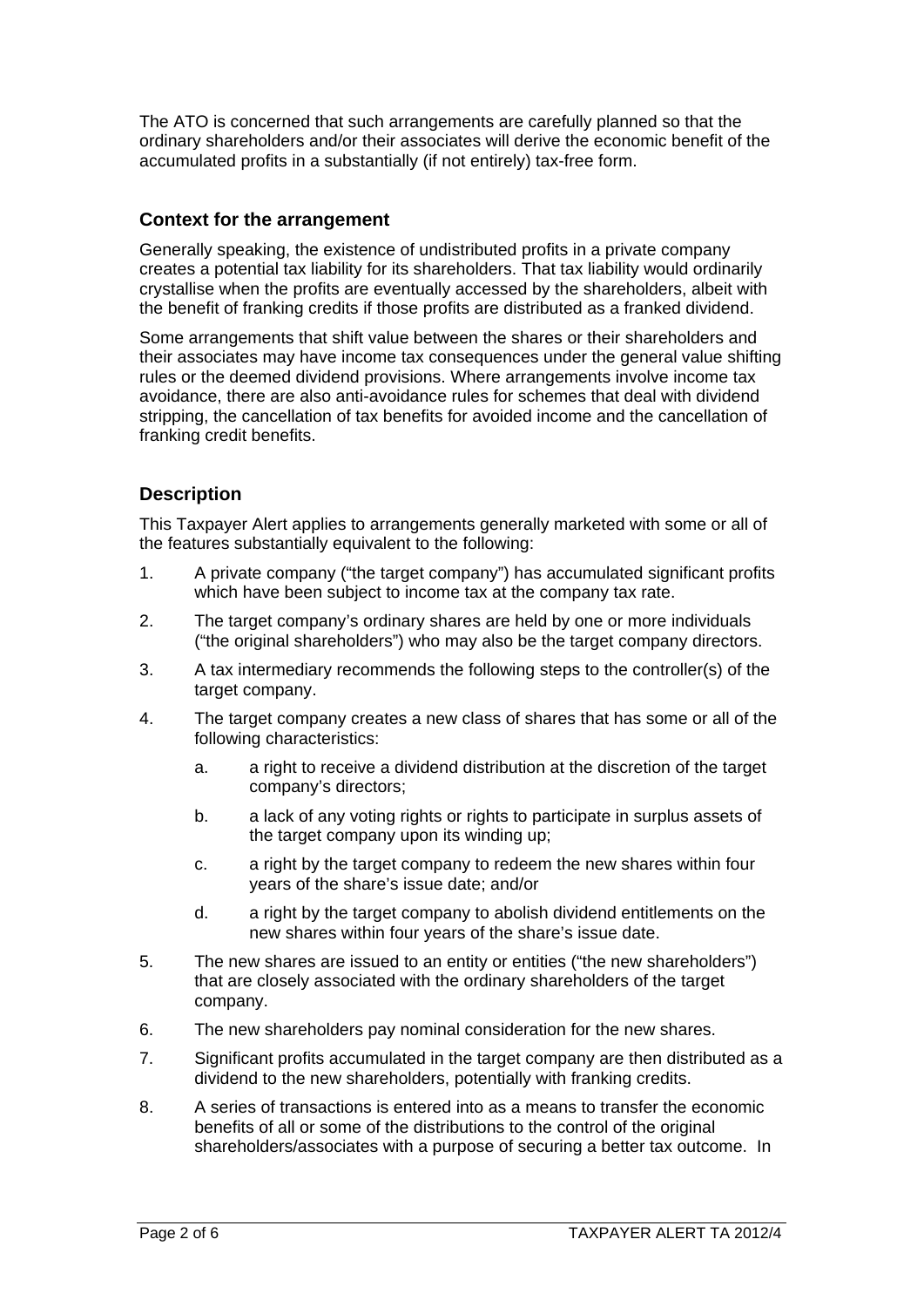some cases, these transactions may be delayed for some time, for example, the distributions may be planned to spread over a four year period.

- 9. The original shareholders and their advisers may cite a commercial rationale. such as asset protection, for this type of arrangement. The nature of the transactions may involve the use of promissory notes and/or a 'round robin' bank facility that involves funds instantaneously flowing through accounts to create transaction records.
- $10.$ In certain arrangements the funds represented by the dividend distribution may be:
	- lent to the original shareholders and/or their associates; a.
	- $\mathbf{b}$ . distributed to a trust, or an individual, that has carry forward tax losses, which may result in no further tax being paid and may generate a refund of franking credits;
	- distributed through a series of trusts and companies and ultimately c. end up in the hands of, or the control of, the original shareholders and/or their family in a manner which attracts no or minimal additional tax: or
	- d. distributed to a non-resident and not subject to any further Australian tax. The non-resident then loans a comparable amount back to the target company.
- $11.$ The accumulated profits of the target company are effectively placed in the hands of, or in the control of, the original shareholders and/or their family in a substantially (or entirely) tax-free form.



### **Diagram of arrangement**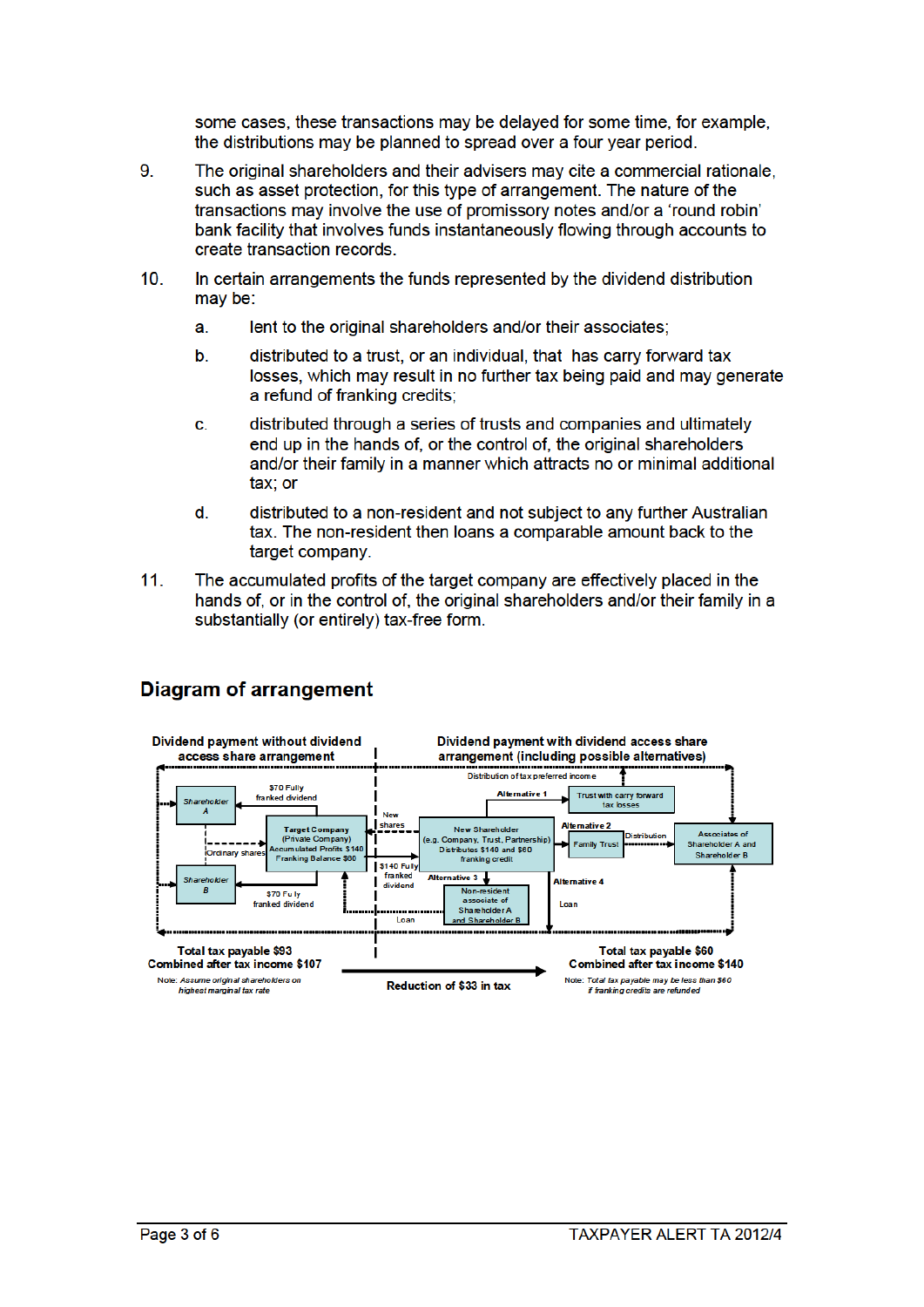#### **Features which concern us**

The ATO considers that arrangements of this type give rise to the following issues relevant to taxation laws, being whether:

- (a) an amount should be included in the assessment of any entity as an ordinary dividend or as a deemed dividend under Division 7A of the *Income Tax Assessment Act 1936* (ITAA 1936);
- (b) an amount should be deductible for the target company or its shareholders in respect of any fees paid to an entity recommending the arrangement under section 8-1 of the *Income Tax Assessment Act 1997* (ITAA 1997) or another provision;
- (c) the new shares may be debt interests under Division 974 of the ITAA 1997;
- (d) a taxing event may generate a capital gain under CGT event K8 for the original shareholders of the target company by virtue of the direct value shifting rules in Division 725 of the ITAA 1997;
- (e) an amount should be allowable as a franking credit/offset under Part 3-6 of the ITAA 1997;
- (f) the arrangement may be a scheme by way of or in the nature of, or have substantially the effect of, dividend stripping under section 177E of the ITAA 1936;
- (g) the arrangement may be a scheme to which sections 177A to 177D of Part IVA of the ITAA 1936 (the general anti-avoidance rules) may apply;
- (h) the general anti-avoidance rule for franking credit benefits in section 177EA of the ITAA 1936 may apply to the arrangement;
- (i) any amounts received by an entity recommending the arrangement are assessable income of that entity;
- (j) any entity involved in the arrangement may be a promoter of a tax exploitation scheme for the purposes of Division 290 of Schedule 1 to the *Taxation Administration Act 1953* (TAA 1953); and
- (k) any entity involved with the arrangement that is a tax practitioner may be referred to the Tax Practitioner Board under the *Tax Agent Services Act 2009*  regarding matters relevant to the Code of Professional Conduct.

The ATO is currently reviewing these arrangements*.* 

The Commissioner's views on the application of section 177E of the ITAA 1936 are contained in Taxation Ruling IT 2627 and Taxation Determination TD 95/37. The Commissioner's view on the operation of the imputation system and section 177EA of the ITAA 1936 is discussed in Taxation Ruling TR 2009/3. ATO Law Administration Practice Statement PS LA 2005/24 Application of General Anti-Avoidance Rules provides guidelines in dealing with the application of the general anti-avoidance rules in Part IVA of the ITAA 1936.

*Note 1: You may have already sought advice from the ATO in respect of your arrangement by way of a private ruling or class ruling. If you have received a private ruling or class ruling in respect of your arrangement, you can rely on that ruling. A private or class ruling is legally binding on the Commissioner who will be bound to act in the way set out in the ruling, even if the ruling is later found to be incorrect. However, a private ruling only applies to a particular entity identified and the particular scheme described in the ruling. Similarly, a class ruling only applies to a*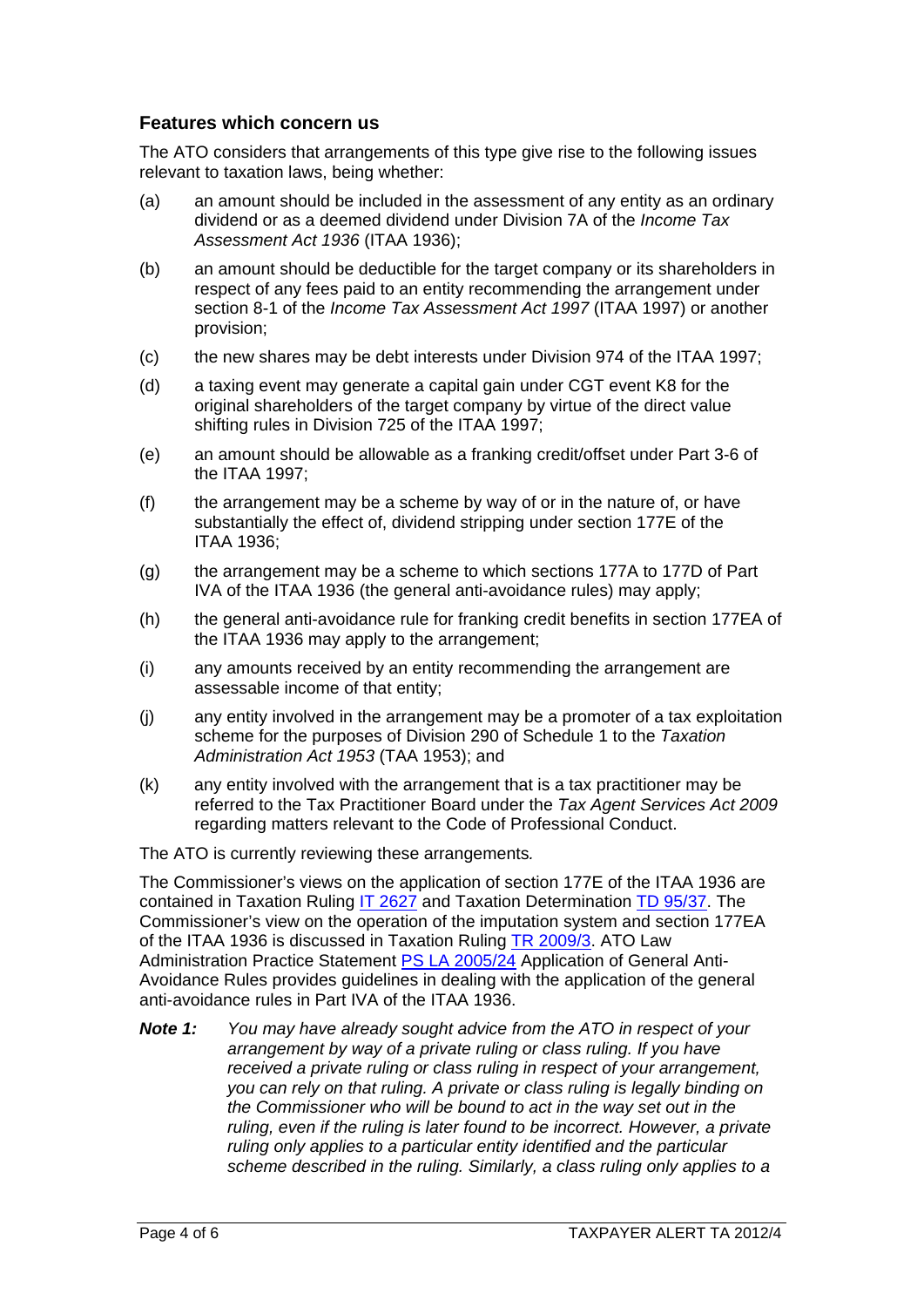*specified class of entities and the particular scheme described in the ruling. If there is a material difference between the scheme described in the ruling, and the scheme that was actually implemented, the ruling will not be legally binding on the Commissioner. Also, other entities cannot rely on a private ruling issued in respect of a different entity.*

- *Note 2: If you have received a private ruling in respect of your arrangement, please check that the application of Part IVA of the ITAA 1936 is considered in that ruling. The applicant may not have sought for us to rule on the application of Part IVA to the arrangement ruled upon, or to an associated or wider arrangement of which that arrangement is part. If you want us to rule on whether Part IVA applies to your arrangement, we will first need to obtain and consider all the relevant facts about the arrangement, including (if relevant) the manner in which it has actually been implemented.*
- *Note 3: Base penalties of up to 50% of the tax avoided can apply where Part IVA is applied. Base penalties of up to 75% of the tax avoided can apply where you make a false or misleading statement to the Commissioner. Reductions in base penalty will be available if the taxpayer makes a voluntary disclosure to the ATO. If you have any information about your involvement in the current arrangement, phone us on 1800 177 006.*

*Tax agents with information can contact the Tax Agent infoline 13 72 86 Fast Key Code 3 4.* 

- *Note 4: The Commissioner may amend an assessment at any time where he is of the opinion there has been fraud or evasion. See Law Administration Practice Statement PSLA 2008/6.*
- *Note 5: Penalties of up to 5,000 penalty units for individuals, 25,000 penalty units for bodies corporate or up to twice the amount of consideration received or receivable may apply to promoters of tax exploitation schemes under Division 290 of Schedule 1 to the TAA 1953. The Commissioner can also apply to the Federal Court of Australia for restraining and performance injunctions against promoters where prohibited conduct has occurred, is occurring or is proposed.*
- *Note 6: A registered tax agent may have their registration cancelled or suspended by the Tax Practitioners Board under the Tax Agent Services Act 2009 for breach of a condition of registration including being penalised for being a promoter of a tax exploitation scheme.*

#### **References**

*Subject references:* 

- **Franking Credit**
- Dividend Stripping
- Accumulated Profits
- Direct value shifting
- Division 7A
- CGT
- Part IVA

*Legislative references:* 

Income Tax Assessment Act 1936

- Division 7A
- Part IVA